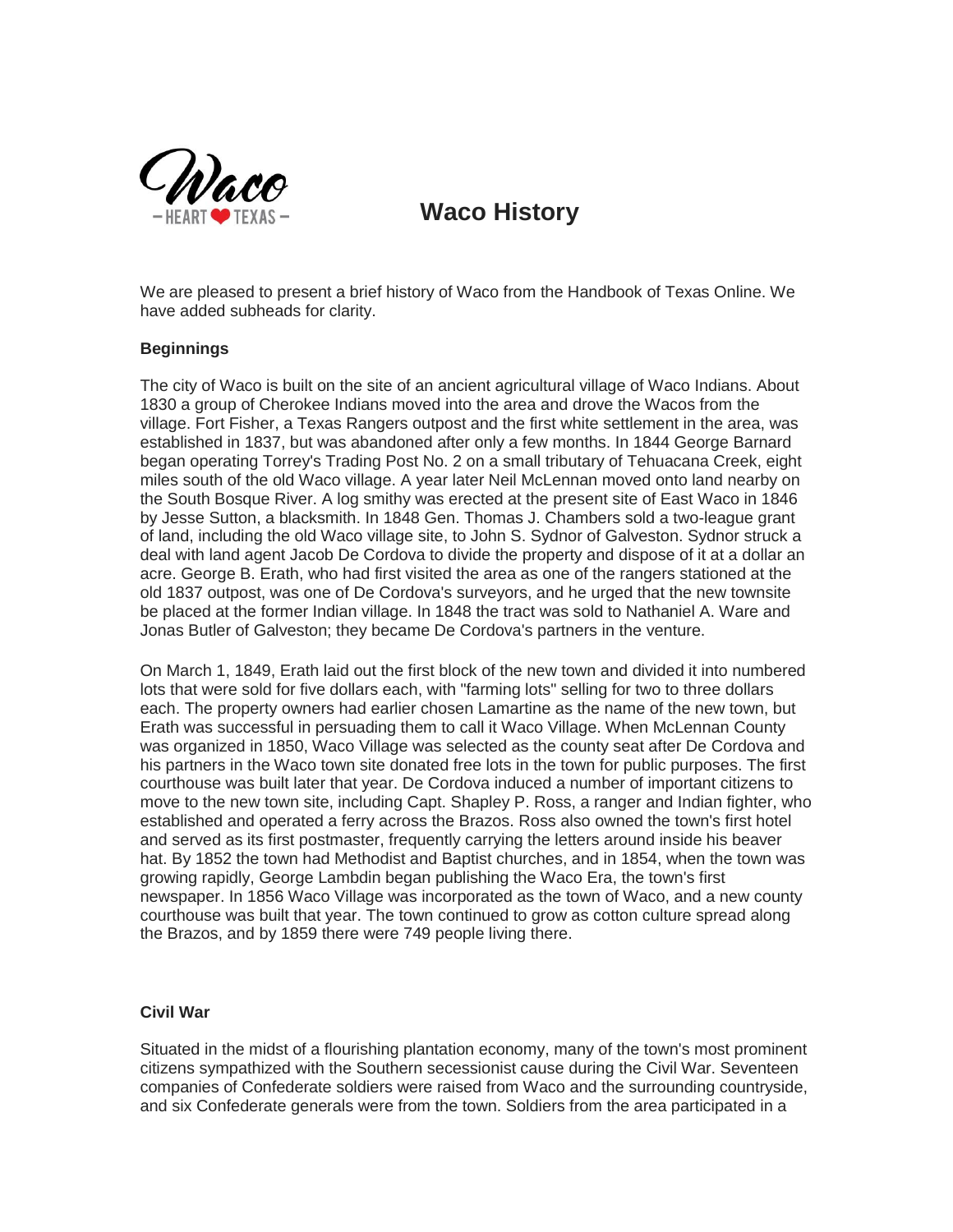number of the great battles of the war, including the fight at Gettysburg. The Confederacy produced cotton cloth in Waco at Barron's Mill, part of the Waco Manufacturing Company, but the war enervated the local economy as the area's manpower was drained by the Confederate military. Postwar emancipation of the many slaves in the area caused additional dislocations and led to conflicts and animosities in Waco during the era of Reconstruction. Lt. A.F. Manning, the Freedmen's Bureau agent assigned to the town, complained in 1867 that a local grand jury refused to indict a white man accused of killing a freedman. Later that year Manning's black ward was castrated by two local physicians and a white accomplice; when one of the doctors was arrested, the local populace became so agitated that soldiers were detached to guard the jail. Local citizens complained when the federal government confiscated the Waco Manufacturing Company, which the government claimed had been a Confederate enterprise during the war. The town's peace was also marred by a race riot during the late 1860s.

# **Post-Civil War**

Waco's economy recovered rapidly in the years just after the Civil War. After 1868 the town was on a spur of the Chisholm Trail used by cattlemen to drive steers to market, and cattlemen and their employees often stopped in the town to buy supplies and for recreation. By 1871 between 600,000 and 700,000 cattle had been driven through the town. Waco's economy especially began to boom after 1870, when the Waco Bridge Company opened a suspension bridge spanning the Brazos. Upon completion of the bridge, Waco was quickly reincorporated as the "City of Waco." In 1871, when the Waco and Northwestern Railroad was built into the city, Waco became an important debarkation point for thousands of prospective settlers headed west and the primary shipping point for a broad area. The town had many saloons and gaming houses during the 1870s, attracting cowhands, drifters, and others who helped earn the town the nickname of "Six Shooter Junction." A red light district called the "Reservation" also grew during this period, and prostitution was legally recognized, licensed, and regulated by the city until the early twentieth century.

### **Economic Growth, 1880-1900**

When two other railroads, the St. Louis and Southwestern and the Missouri-Kansas-Texas lines, built into Waco in the early 188's, the city became the hub of a transportation network linking the area's cotton farmers and nascent industries with factories and consumers across Texas and the nation. By 1884 there were about 12,000 people living in Waco, and an estimated 50,000 bales of cotton, 900,000 pounds of wool, and 500,000 pounds of hides were being shipped through the city annually. Industries in the city that year included a cotton factory producing yarns and socks, a woolens factory, two cottonseed oil mills, and two planing mills. By the 1890s Waco had become one of the most important cotton markets in the south, and many cotton agents had moved into offices around the town square. In 1893, according to one estimate, farmers from surrounding cotton fields took about 40,000 bales of cotton into Waco by wagon, and another 80,000 bales were shipped to the city by rail from small towns without their own compresses. By 1898 Waco's Kirksey Woolen Mills was among the largest in the south, and the city had ice plants, grain elevators, flour mills, foundries, boiler plants, and bottling works. During the late nineteenth century artesian wells were drilled, two natatoriums were built, and the city was widely advertised as a health resort. By 1900 the city had 163 factories and six banks and was continuing to expand; about 1,300 new houses were built that year. Waco's population grew from 3,008 in 1870 to 7,295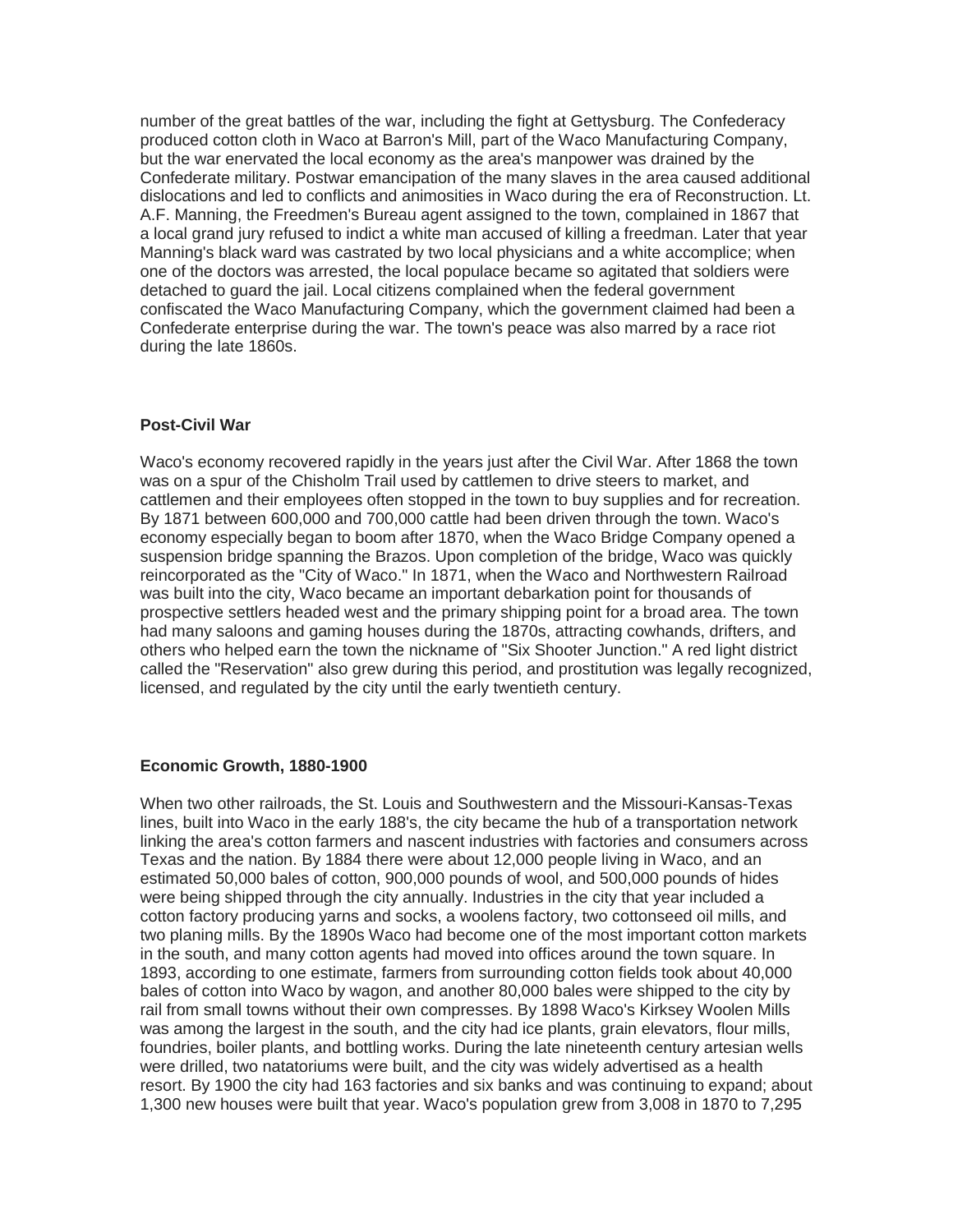by 1880; by 1900 there were 20,686 people living in the city, making it the sixth largest population center in Texas.

# **"Athens of Texas"**

Even as Waco became an increasingly important commercial center, during the late nineteenth century the city also attracted a number of educational institutions and in some circles was known as the "Athens of Texas." Waco Classical School, established in 1860, became Waco University in 1861 and in 1887 merged with Baylor University, which moved to Waco at that time. In 1872 the African Methodist Episcopal church opened Paul Quinn College. Sacred Heart Academy, a Catholic school, was founded by the Sisters of St. Mary of Namur in 1873. Other private or sectarian schools, including Waco Academy, Waco Select School, and Leland Seminary, were also operating in the city at that time. Waco Female College was first established in 1856; it closed its doors in 1893, but by 1895 Add-Ran College occupied the buildings. Add-Ran became Texas Christian University in 1902.

### **1900-1917**

The city's first gas plant began operation in the 1880s, and by 1890 streetcars pulled by mules ran regular routes through the town. In 1891 some of the mule-drawn cars were replaced by electric cars operated by the Waco Railway and Electric Light company; by 1901 the Citizen Railway company was operating twenty electric trolleys on city streets. In the early 1890s the town began to build a system of city parks, often with land donated by private citizens. A street-paving program began in 1905. In 1909 the city's elaborate Cotton Palace was built, and its Fall Exposition soon became one of the most popular fairs in the south; in 1913 an estimated 500,000 people visited the site. An electric interurban railway opened in 1913 connected the city with Dallas. By 1914 Waco had grown to about 35,000 residents and was becoming an important center of the state's insurance industry. The Amicable Insurance Building, a twenty-two-story structure completed in 1911, was deliberately designed to be the tallest building in Texas at the time.

# **1917 - 1930**

During World War I Waco was selected as the site for Camp MacArthur, an infantry training base covering more than 10,000 acres of what is now the northwestern part of the city. The 35,000 troops assigned to the camp between 1917 and 1919 virtually doubled Waco's population for the duration of the war, and the city's economy boomed as its hotels were filled with soldiers' families. Encouraged by the United States Army's attempts to eliminate temptations for the soldiers, the city's ministers and others waged an anti-prostitution campaign in 1917, and the "Reservation" was shut down.

Between 1900 and 1930 the racial composition of the city changed as rural blacks moved to Waco in search of better jobs and educational opportunities. By the 1920s a black middle class had begun to appear in the city. Perhaps partially in response to this development, Waco became a center of Ku Klux Klan activity and influence during the 1920s. Lynchings had occurred in Waco in 1905, 1915, and 1916, and on at least one occasion the black victim was publicly burned in the town square; in the 1920s mobs of white citizens hanged or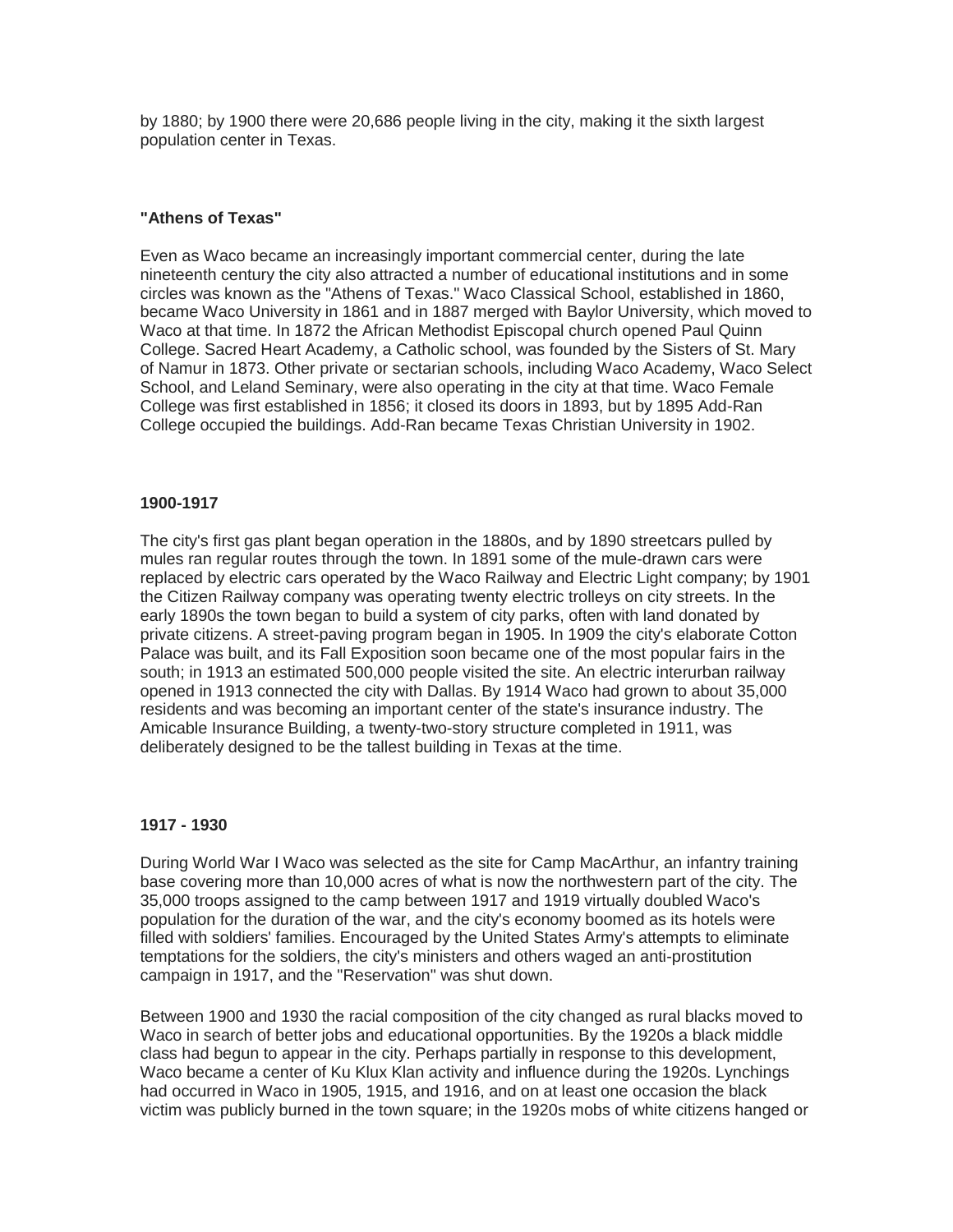burned other blacks as well. In 1923 more than 2,000 Klansmen paraded through the city, and the organization boycotted businesses of people unsympathetic with its agenda. Many of Waco's business and political leaders at least implicitly supported the Klan during this period, and one member claimed that the Klan "controlled every office in the city of Waco" during the 1920s.

## **1930 - 1942**

By 1930 Waco had grown to a population of 53,848, but the onset of the Great Depression undercut the city's momentum. As prices for cotton and other agricultural products fell and farmers reduced their spending, businesses in Waco were forced to lay off employees. Ultimately, many businesses closed their doors and unemployment rose. The Cotton Palace fair, long a symbol and source of the city's prosperity, was shut down. Federal New Deal programs helped to create employment opportunities and infused money into the city. A National Youth Administration training program was set up at Baylor University. The Works Progress Administration also established an office in the city and paid for the construction of University High School and other local projects. During the depression Waco also became a distribution center for the government's surplus commodities program. The 1930s saw the demise of the city's electric trolleys, which were replaced by buses in an attempt to keep up with a "progressive" trend being established in other cities around the country. Waco's population grew slightly during the 1930s, and by 1940 there were 55,982 people living there.

## **1942 - 1950**

World War II revived demand for cotton and cotton products, and Waco's economy was invigorated by the construction of war plants and military bases in or around the city. Mattress and canvas industries grew in the city, and by 1942 Waco was the armed forces' leading manufacturer of cots, tents, mattresses and barracks bags. The war also brought the Waco Army Flying School, established eight miles north of the city, and the Blackland Army Air Field, set up at nearby China Spring. Meanwhile, the Bluebonnet Ordnance Plant was built in MacGregor. The area's new defense industries opened many new employment opportunities for local residents, especially women; according to one estimate, in 1942 about three out of five workers in Waco's nine defense plants were women. A housing shortage was created as workers and military families moved into Waco by the thousands. In November 1943 the War Manpower Commission estimated that only four apartments were vacant in Waco and that high housing prices were causing hardships for the area's poorer residents. Near the end of the war the city was chosen to be the site of a new General Tire and Rubber plant, the first major tire factory in the southwest.

### **1950 - 1970**

Though the area's military installations were closed after the war, in 1948 Waco Army Air Field was reactivated as Connally Air Force Base and Waco continued to grow during the 1940s and early 1950s. By 1952 about 84,300 people were living there, and the city was the sixth largest industrial center in Texas, with more than 250 factories producing cotton goods, tires, glass, furniture, sporting goods, caskets, dry-cleaning equipment, and other products.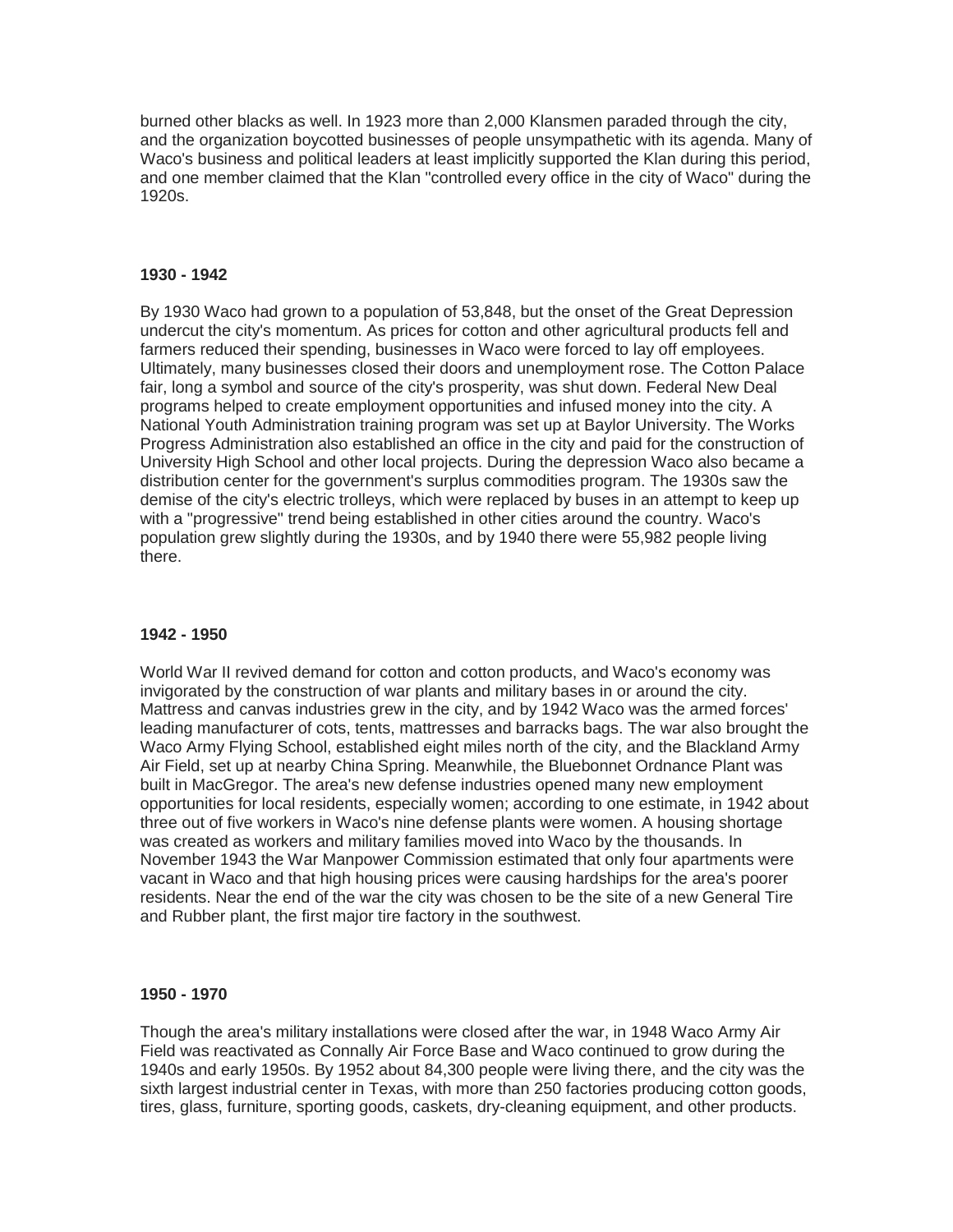On May 11, 1953, however, Waco was ravaged by a destructive tornado that tore through the heart of the city. The storm killed 114 people and seriously injured another 145; 196 business buildings were completely destroyed and 396 were damaged so badly that they had to be torn down. After the tornado many shoppers began to frequent suburban shopping centers, contributing to the decline of the city's downtown business district. "White flight" also contributed to urban decay, especially after the city's schools were integrated in the late 1960s. Connally Air Force Base was closed in 1966, dealing a blow to the city. By 1970 the population had declined to 95,326.

The Waco Urban Renewal Project was begun in 1958 to deal with the problem of inner-city blight, and in 1967 the city was chosen for the federal government's "Model Cities" program.

### **1970 - 1995**

By 1978 the Urban Renewal Project had helped to channel more than \$125 million into renovating the city's urban core. Slums were cleared and a number of new buildings were constructed, including new apartment complexes, a shopping center near Baylor University, and a convention center. The Texas Ranger Hall of Fame and Museum was dedicated in 1976. Though Waco's economy suffered a downturn in the late 1980s and early 1990s, the city worked to bring tourist dollars into the area by building a zoo at Cameron Park and attracting the Texas Sports Hall of Fame. The city's population rose slightly to reach 101,216 by 1980 and 103,216 by 1990. The Waco area received worldwide attention in 1993 during a confrontation between federal officers and the Davidians led by David Koresh.

*Information courtesy of: Handbook of Texas Online, Roger N. Conger, "Waco, TX," accessed February 23, 2017,*

### **2000 - Present\***

In 2000, Texas Gov. George W. Bush, whose ranch is in Crawford outside of Waco, became the 34th president of the United States. He was re-elected in 2004. During his presidency, Waco was the home to the White House Press Center. The press center provided briefing and office facilities for the press corps whenever Bush visited his "Western White House" Prairie Chapel Ranch near Crawford, about 25 miles (40 km) southwest of Waco.

In 2009, the Waco Mammoth Site was opened to the public. The five-acre site is the nation's first and only recorded discovery of a nursery herd of Pleistocene mammoths. In 2015, the site was admitted to the National Park Service and renamed Waco Mammoth National Monument.

2014 saw the completion of a new \$266 million football stadium called McLane Stadium opened at the Baylor University campus. The stadium is built on the Brazos River, allowing "sailgating" along with traditional tailgating activities and events.

Also in 2014, the "Branding the Brazos" cattle drive sculpture grouping was finished. This \$1.65 million project, funded largely by Waco businessman Clifton Robinson, hearkens back to Waco's days as a stop on the Chisholm Trail. The grouping features three cowboys-one white, one Hispanic, and one black-driving 25 longhorns toward the Suspension Bridge.